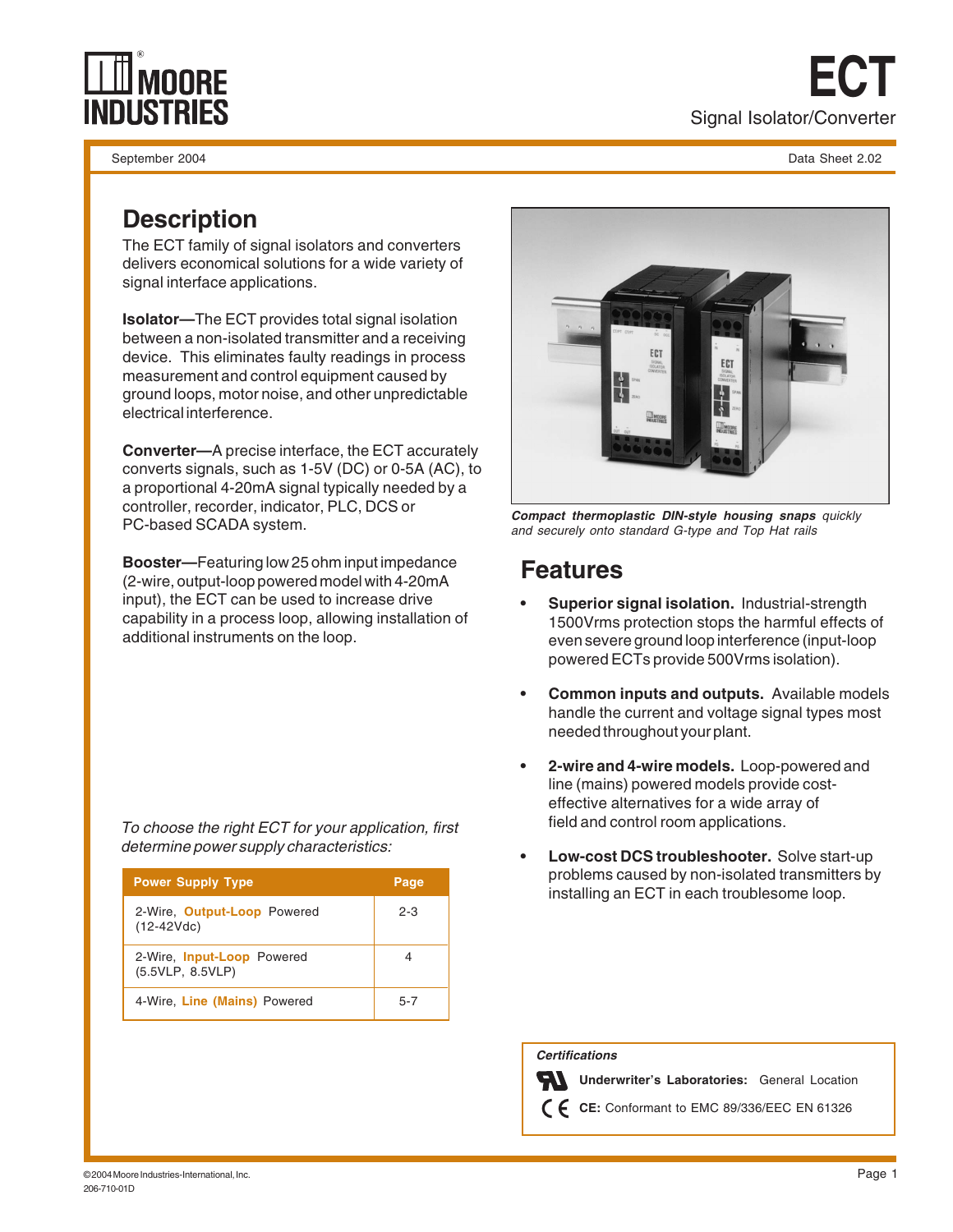# **2-Wire, Output-Loop Powered Models**

Easy to install in the field, the 2-wire, Output-Loop Powered ECT derives its operating power from the output side of the process loop via a 24Vdc power supply (Figure 1).

### **Solves "Bucking" Power Supplies**

Many plants encounter problems when trying to interface a DCS with a 4-wire (line-powered) transmitter when both units are supplying power to the same loop. This results in "bucking" power supplies and a non-functioning loop.

If neither power supply can be eliminated, install a 2-wire, output-loop powered ECT between the two. It can operate with powered inputs from both sides, thus restoring normal loop operation.

### **Step Down Unsafe High Level Signals**

To protect plant personnel, the ECT comes with an optional external input transformer (-EM option) to step down high level AC current inputs to a low level signal (Figure 2). This permits safer servicing without opening the secondary of the customer's current transformer.

**Figure 1.** 2-Wire, Output-Loop Powered ECT



**Figure 2.** 2-Wire, Output-Loop Powered ECT with Externally-Mounted Current Transformer (-EM Option)



### **Innovative "Pass Power" Advantage**

The Output-Loop Powered ECT with the **4-20MATX** input type breaks the galvanic path between an output-loop powered 2-wire transmitter and a receiving device, but still transfers signals and loop power between the two without interruption (Figure 3). This advantage means the ECT can be installed as a "loop troubleshooter" with minimal loop alterations. You won't need to add a power supply between the ECT and the 2-wire transmitter, or specify a more expensive 4-wire transmitter with loop excitation capability.

### **Power Supply Sharing**

Multiple ECT loops with the 4-20MATX input type can be powered by one 24Vdc supply, saving you power supply costs and installation time (Figure 4).



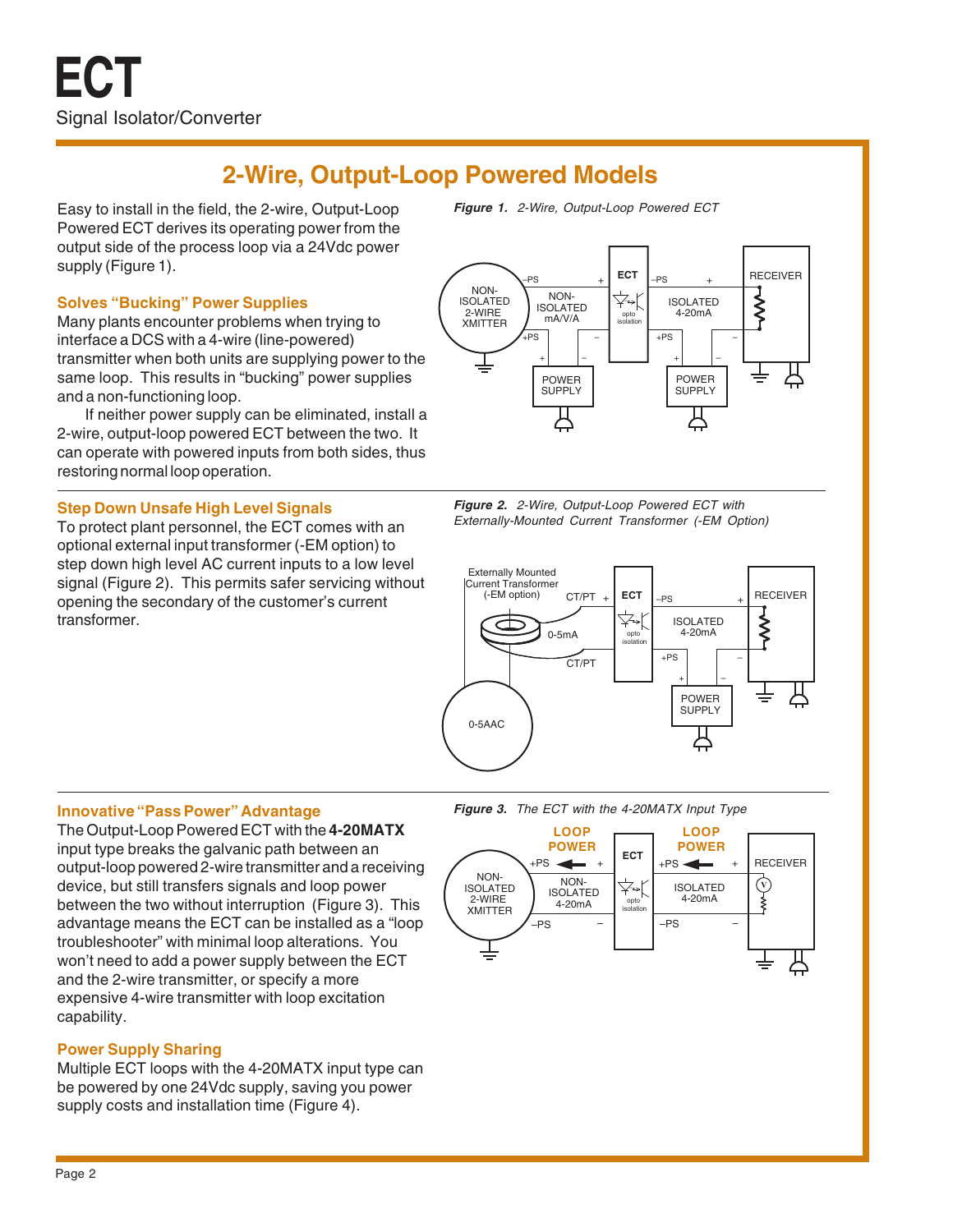# **Specifications**

#### **2-Wire, Output-Loop Powered Models**

| Performance Accuracy: DC inputs,<br>$\pm 0.1\%$ of span; AC inputs,<br>$\pm 0.5\%$ of span<br><b>Isolation: 1500Vrms</b><br>between input and output<br><b>Common Mode</b><br><b>Rejection:</b> Exceeds<br>95dB at 60Hz with a limit<br>of 1,500Vrms<br>Input Overrange: DC | <b>Performance</b><br>(continued) | <b>Output Current</b><br><b>Limiting: 25mA typical;</b><br>30mA maximum<br>Ripple: 10mV (measured<br>across 250 ohm resistor)<br><b>Burden:</b> 4V typical with<br>4-20MATX input; 0.5V<br>maximum with 4-20mA<br>input; 0.01V maximum<br>with 0-5Aac input | Ambient Temperature Range:<br><b>Conditions</b> $-20^{\circ}$ C to $+70^{\circ}$ C<br>$(-4^{\circ}F to +158^{\circ}F)$<br><b>Effect:</b> $\pm 0.007\%$ of<br>span/ ${}^{\circ}$ C typical;<br>$\pm 0.015\%$ of span/°C<br>maximum<br>Humidity: 0-95%<br>non-condensing |
|-----------------------------------------------------------------------------------------------------------------------------------------------------------------------------------------------------------------------------------------------------------------------------|-----------------------------------|-------------------------------------------------------------------------------------------------------------------------------------------------------------------------------------------------------------------------------------------------------------|------------------------------------------------------------------------------------------------------------------------------------------------------------------------------------------------------------------------------------------------------------------------|
| Current inputs, 250% of<br>full scale; 200V peak<br>maximum for DC Voltage<br>inputs; AC current inputs,<br>20Aac peak for 1 second,<br>10Aac continuous; AC<br>Voltage inputs, 600V peak<br>maximum                                                                        |                                   | Load Capability:<br>$Vs - 12Vdc$ = R Load<br>20 <sub>m</sub> A<br>(Except 4-20MATX input)<br><b>Response Time:</b><br>100msec maximum to<br>99% of output (400msec)<br>to 99% of output<br>maximum for 0-5A input)                                          | Adjustments Type: Front panel pots<br>Span: $±10\%$<br>Zero: $\pm 5\%$<br>(non-interactive when<br>span is set first)<br>Weight $85 g (3 oz)$                                                                                                                          |

## **Ordering Information**

| <b>Unit</b>                                                                | <b>Input</b>                                                                                                                                                                                                     | <b>Output</b>                                         | <b>Power</b>                                              | <b>Options</b>                                                                                                                     | <b>Housing</b>                                                                                                         |
|----------------------------------------------------------------------------|------------------------------------------------------------------------------------------------------------------------------------------------------------------------------------------------------------------|-------------------------------------------------------|-----------------------------------------------------------|------------------------------------------------------------------------------------------------------------------------------------|------------------------------------------------------------------------------------------------------------------------|
| <b>ECT</b><br>2-wire<br>(Output-Loop<br>Powered)<br>Isolator/<br>Converter | 4-20MA into 25 ohms<br>4-20MATX (24-42DC power required)<br>1-5V into 1 Mohm<br>0-10V into 1 Mohm<br>0-150AC into 100 kohms<br>0-250AC into 160 kohms<br>0-5AAC into 0.002 ohms<br>(Other ranges also available) | 4-20MA into<br>600 ohms with<br>24Vdc power<br>supply | 12-42DC<br>24-42DC<br>(specify with<br>4-20MATX<br>input) | -EM<br>Externally-<br>mounted input<br>transformer<br>for current<br>input (available<br>with $0-5A$ $(AC)$<br>input type<br>only) | <b>ECD</b> Thermoplastic.<br>DIN-style housing<br>mounts on 32mm<br>G-type (EN50035) and<br>Top Hat (EN50022)<br>rails |

When ordering, specify: Unit / Input / Output / Power / Options [Housing] **Model number example:** ECT / 4-20MA / 4-20MA / 12-42DC [DIN]

**Figure 4.** Multiple ECTs with the 4-20MATX input type can be powered by one 24Vdc power supply

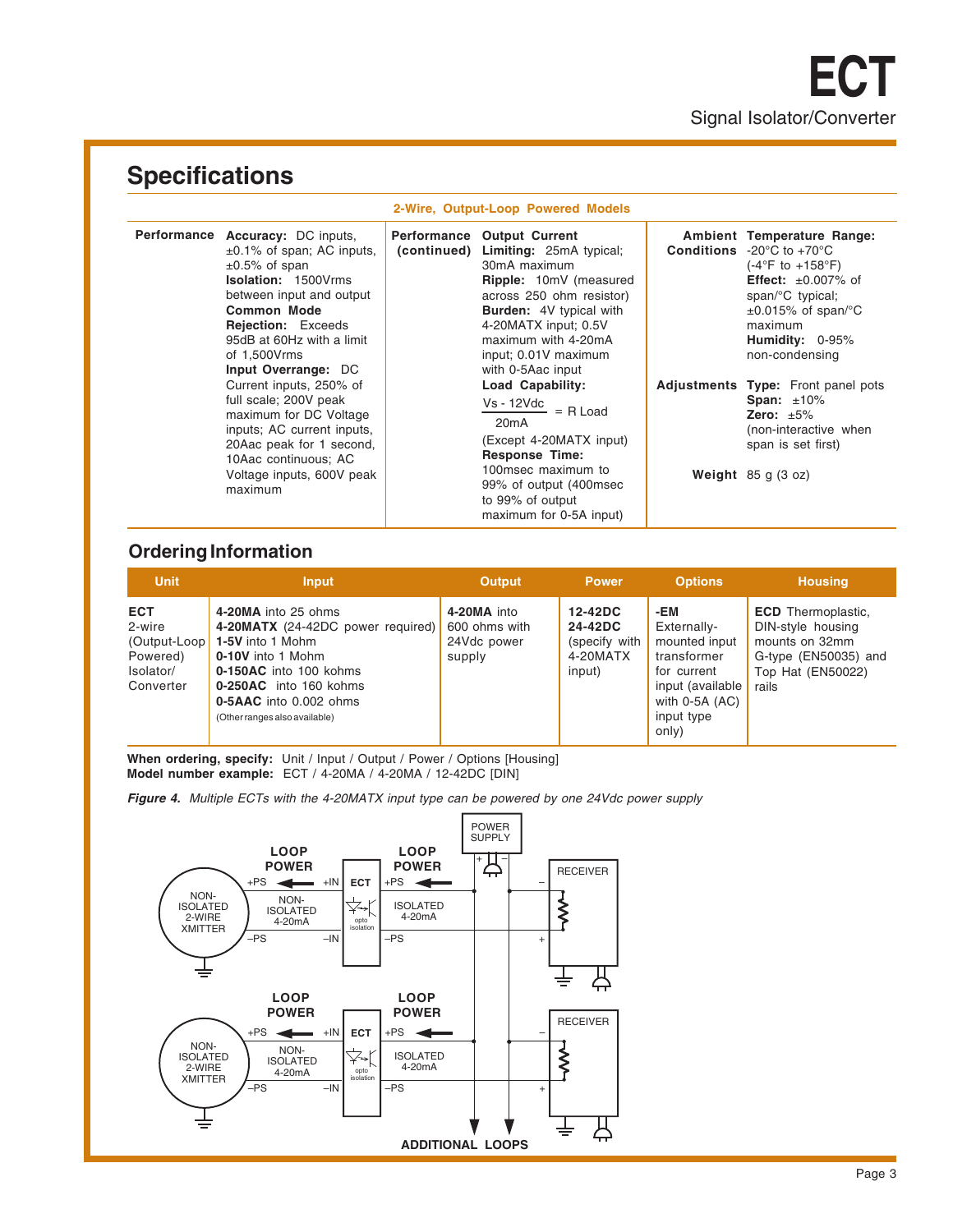# **2-Wire, Input-Loop Powered Models**

The 2-Wire, Input-Loop Powered ECT derives its operating power from the input side of the process loop (Figure 5). This model provides loop isolation when line power or output-loop power is not available.

Its simple hook-up method provides cost-effective interface between field signals and a computer, DCS or other multiple-input system.

Of special consideration when choosing this type of isolator is the total load imposed on the input loop. Because it derives all operating power from the input loop, that loop must be able to handle the isolator's input impedance and output load (maximum output load is 250 ohms).





# **Specifications**

|                                                                                                                                                                                                                          |             | 2-Wire, Input-Loop Powered Models                                                                                                                                                                                                                                    |                                                                                                                                                                                                                                                                   |
|--------------------------------------------------------------------------------------------------------------------------------------------------------------------------------------------------------------------------|-------------|----------------------------------------------------------------------------------------------------------------------------------------------------------------------------------------------------------------------------------------------------------------------|-------------------------------------------------------------------------------------------------------------------------------------------------------------------------------------------------------------------------------------------------------------------|
| Performance Accuracy: ±0.075% of<br>span<br><b>Isolation: 500Vrms</b><br>between input and output<br><b>Common Mode</b><br><b>Rejection:</b> Exceeds<br>95dB at 60Hz with a limit<br>of 500Vrms<br>Input Overrange: 200% | Performance | Ripple: 10mV (measured<br>(continued) across 250 ohm resistor)<br><b>Load Effect:</b> Less than<br>0.25% per 10 ohm change<br><b>Burden:</b> 5.5V when<br>outputs are shorted for<br>4-20mA inputs, 10.5V with<br>250 ohm load; 8.5V when<br>outputs are shorted for | Ambient Temperature Range:<br><b>Conditions</b> $-29^{\circ}$ C to $+82^{\circ}$ C<br>$-20^{\circ}$ F to $+180^{\circ}$ F<br><b>Effect:</b> $\pm 0.018\%$ of<br>span/ ${}^{\circ}$ C; $\pm$ 0.005% of<br>span/°C gain change<br>Humidity: 0-95%<br>non-condensing |
| of full scale for 4-20mA<br>inputs; 150% of full scale<br>maximum for 10-50mA                                                                                                                                            |             | 10-50mA inputs, 13.5V<br>with 100 ohm load (Output<br>load voltage is reflected on                                                                                                                                                                                   | Adjustments Type: Front panel pots<br>Trim: $\pm 1\%$                                                                                                                                                                                                             |
| inputs<br><b>Output Current</b><br>Limiting: 30mA<br>maximum with 250 ohm<br>output load                                                                                                                                 |             | input. Output should be<br>trimmed for anticipated<br>output load)<br><b>Response Time:</b><br>20msec maximum to 99%<br>of output                                                                                                                                    | Weight $85 g (3 oz)$                                                                                                                                                                                                                                              |

### **Ordering Information**

| <b>Unit</b>                                                                | <b>Input</b>                                       | <b>Output</b>                                                                                            | <b>Power</b>                                                                                                                                                                                                                | <b>Options</b>    | <b>Housing</b>                                                                                                         |
|----------------------------------------------------------------------------|----------------------------------------------------|----------------------------------------------------------------------------------------------------------|-----------------------------------------------------------------------------------------------------------------------------------------------------------------------------------------------------------------------------|-------------------|------------------------------------------------------------------------------------------------------------------------|
| <b>ECT</b><br>2-wire<br>(Input-Loop)<br>Powered)<br>Isolator/<br>Converter | 4-20MA<br>into 275 ohms<br>10-50MA<br>into150 ohms | 4-20MA<br>into 0-250 ohms<br>10-50MA<br>into 0-100 ohms<br>(10-50MA output<br>requires 10-50MA<br>input) | <b>Current Loop Excitation</b><br>at 4mA:<br>5.5VLP 5.5 volts loop<br>powered with 4-20mA (plus<br>voltage across output load)<br>8.5VLP 8.5 volts loop<br>powered with 10-50mA (plus<br>voltage across the output<br>load) | None<br>Available | <b>ECD</b> Thermoplastic.<br>DIN-style housing<br>mounts on 32mm<br>G-type (EN50035) and<br>Top Hat (EN50022)<br>rails |

When ordering, specify: Unit / Input / Output / Power / Options [Housing] **Model number example:** ECT / 4-20MA / 4-20MA / 5.5VLP [DIN]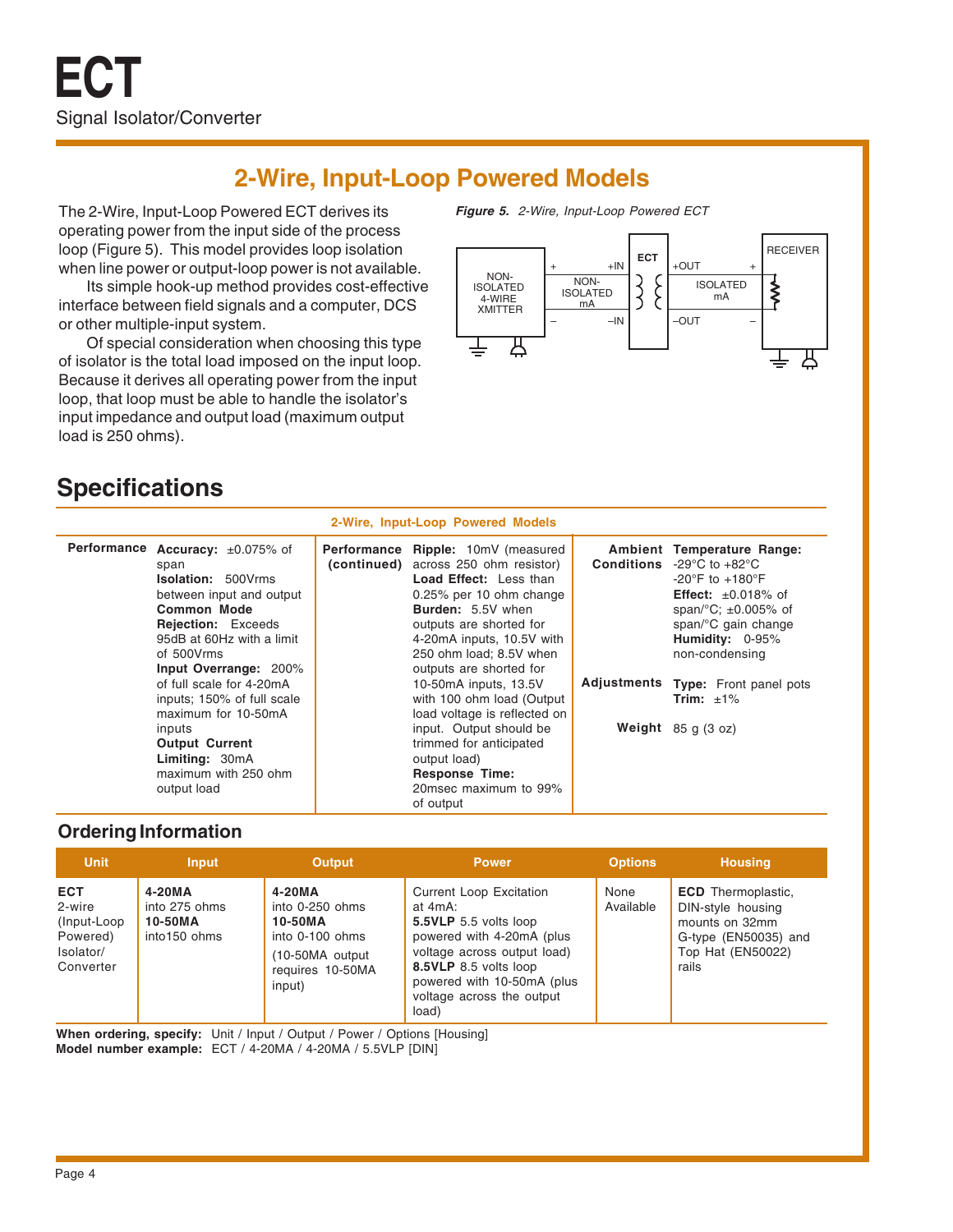# **4-Wire, Line (Mains) Powered Models**

These ECT models are powered by standard 117Vac, 230Vac, and 24Vdc power supplies (Figure 6). They are designed for applications where line (mains) power is readily available, such as the back of a panel or in a control room.

**Figure 6.** 4-Wire, Line (Mains) Powered ECT



**Figure 7.** 4-Wire, ECT with Externally-Mounted Current Transformer (-EM Option)

## **Step Down Unsafe, High Level Signals** To protect plant personnel, the 4-wire ECT comes

with an optional external input transformer (-EM option) to step down high level AC current inputs to a low level signal. This permits safer servicing without opening the secondary of the customer's current transformer (Figure 7).

Externally Mounted Current Transformer **RECEIVER** (-EM option) **ECT** CT/PT +OUT ISOLATED **<br>∕\** ¥ 0-5mA 4-20mA opto isolation –OUT – CT/PT AC OR DC 0-5AAC POWER

**Power a 2-Wire Transmitter**– With the -TX option, our 4-wire ECTs provide 24V power to a 2-wire, output-loop powered instrument. This eliminates the need for an additional power supply (Figure 8).



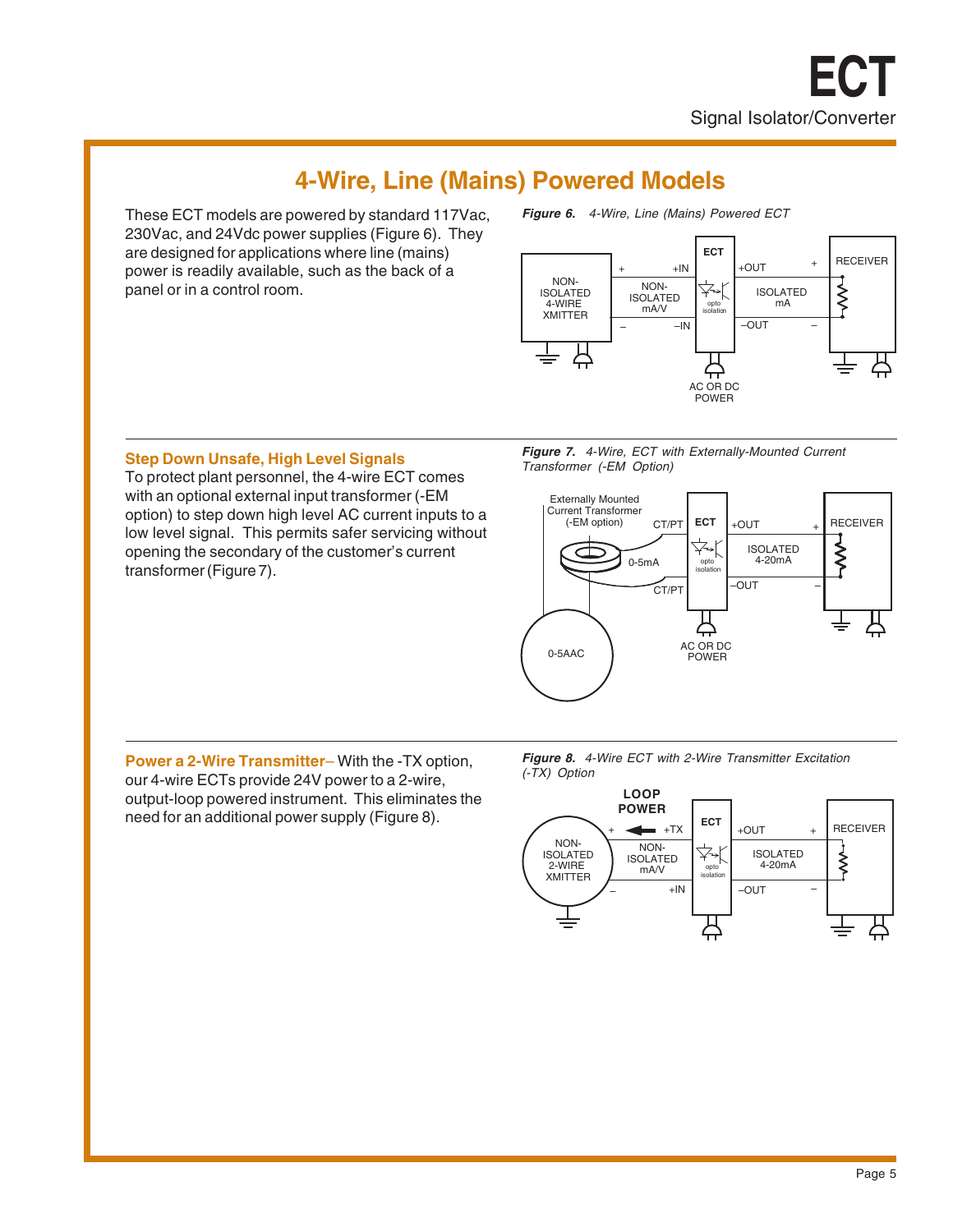# **Specifications**

#### **4-Wire, Line (Mains) Powered Models**

| Performance Accuracy: DC inputs:<br>$\pm 0.1\%$ of span; AC inputs:<br>$\pm 0.5\%$ of span<br><b>Isolation: 1500Vrms</b><br>between input and output<br><b>Common Mode</b><br><b>Rejection:</b> Exceeds<br>95dB at 60Hz with a limit<br>of 1,500Vrms | <b>Performance</b> second, 10Aac<br>(continued) continuous; AC Voltage<br>inputs, 600V peak<br>maximum<br><b>Output Current</b><br>Limiting: 25mA typical;<br>30mA maximum<br>Ripple: 10mV (measured<br>across 250 ohm resistor) | Ambient Temperature Range:<br><b>Conditions</b> -20 $^{\circ}$ C to +70 $^{\circ}$ C<br>$-4$ °F to $+158$ °F<br><b>Effect:</b> $\pm 0.007\%$ of<br>span/ $\degree$ C typical; $\pm$ 0.015%<br>of span/°C maximum<br>Humidity: 0-95%<br>non-condensing |
|------------------------------------------------------------------------------------------------------------------------------------------------------------------------------------------------------------------------------------------------------|----------------------------------------------------------------------------------------------------------------------------------------------------------------------------------------------------------------------------------|-------------------------------------------------------------------------------------------------------------------------------------------------------------------------------------------------------------------------------------------------------|
| Input Overrange: DC<br>Current inputs, 250% of<br>full scale; DC Voltage<br>inputs, 200V peak<br>maximum; AC Current<br>inputs, 20Aac peak for 1                                                                                                     | <b>Response Time:</b><br>100msec maximum to<br>99% of output (400msec)<br>to 99% of output maximum<br>for 0-5A input)                                                                                                            | <b>Adjust- Type:</b> Front panel pots<br>ments Span: $±10\%$<br>Zero: $\pm 5\%$<br>(non-interactive when<br>span is set first)<br>Weight $221$ g $(7.8$ oz)                                                                                           |

### **Ordering Information**

| <b>Unit</b>                                                               | Input                                                                                                                                                              | <b>Output</b>                                                                                                         | <b>Power</b>                                                                                  | <b>Options</b>                                                                                                                                                                                                                                                       | <b>Housing</b>                                                                                                         |
|---------------------------------------------------------------------------|--------------------------------------------------------------------------------------------------------------------------------------------------------------------|-----------------------------------------------------------------------------------------------------------------------|-----------------------------------------------------------------------------------------------|----------------------------------------------------------------------------------------------------------------------------------------------------------------------------------------------------------------------------------------------------------------------|------------------------------------------------------------------------------------------------------------------------|
| <b>ECT</b><br>4-wire Line<br>(Mains)<br>powered<br>Isolator/<br>Converter | 4-20MA into 25 ohms<br>10-50MA into 10 ohms<br>1-5V into 1 Mohm<br>0-10V into 1 Mohm<br>0-150AC into 100 kohms<br>0-250AC into 160 kohms<br>0-5AAC into 0.002 ohms | 4-20MA<br>into 1200 ohms<br>10-50MA<br>into 480 ohms<br>1-5V into 5 kohms<br>minimum<br>0-10V into 5 kohms<br>minimum | 24DC, $\pm 10\%$<br>117AC.<br>50/60Hz, $\pm$ 15%<br>230AC.<br>50/60Hz, $±15%$<br>(3W maximum) | -EM<br>Externally-<br>mounted input<br>transformer<br>for current<br>input (available<br>with $0-5A$ $(AC)$<br>input type<br>only)<br>$-TX$ 2-wire<br>transmitter<br>excitation<br>(24V@25mA)<br>for powering a<br>2-wire<br>transmitter<br>connected on<br>the loop | <b>ECD</b> Thermoplastic,<br>DIN-style housing<br>mounts on 32mm<br>G-type (EN50035) and<br>Top Hat (EN50022)<br>rails |

When ordering, specify: Unit / Input / Output / Power / Options [Housing] **Model number example:** ECT / 4-20MA / 4-20MA / 117AC / -TX [DIN]

### **Stop Ground Loop Noise!**

Ground loops and other electrical interferences result in faulty readings in DCS, SCADA, and other signal measurement systems.

Our technical bulletin **Ground Loops: Causes & Cures** presents practical solutions to ending problems using signal isolators. Ask your Moore Industries Sales Engineer for a FREE copy.

### **Need Enhanced Features?**

We also have a full line of isolators with special features:

**Superior Environmental Protection.** Aluminum DIN-style and explosion-proof enclosures are ideal for demanding applications.

**Unusual Inputs and Outputs.** We have isolators with a wide array of non-standard inputs and outputs.

**RFI/EMI Protection.** Some applications necessitate superior protection. We have the answer!

**Custom Signal Isolators.** We have engineers on-hand to modify our instruments to meet your unique needs.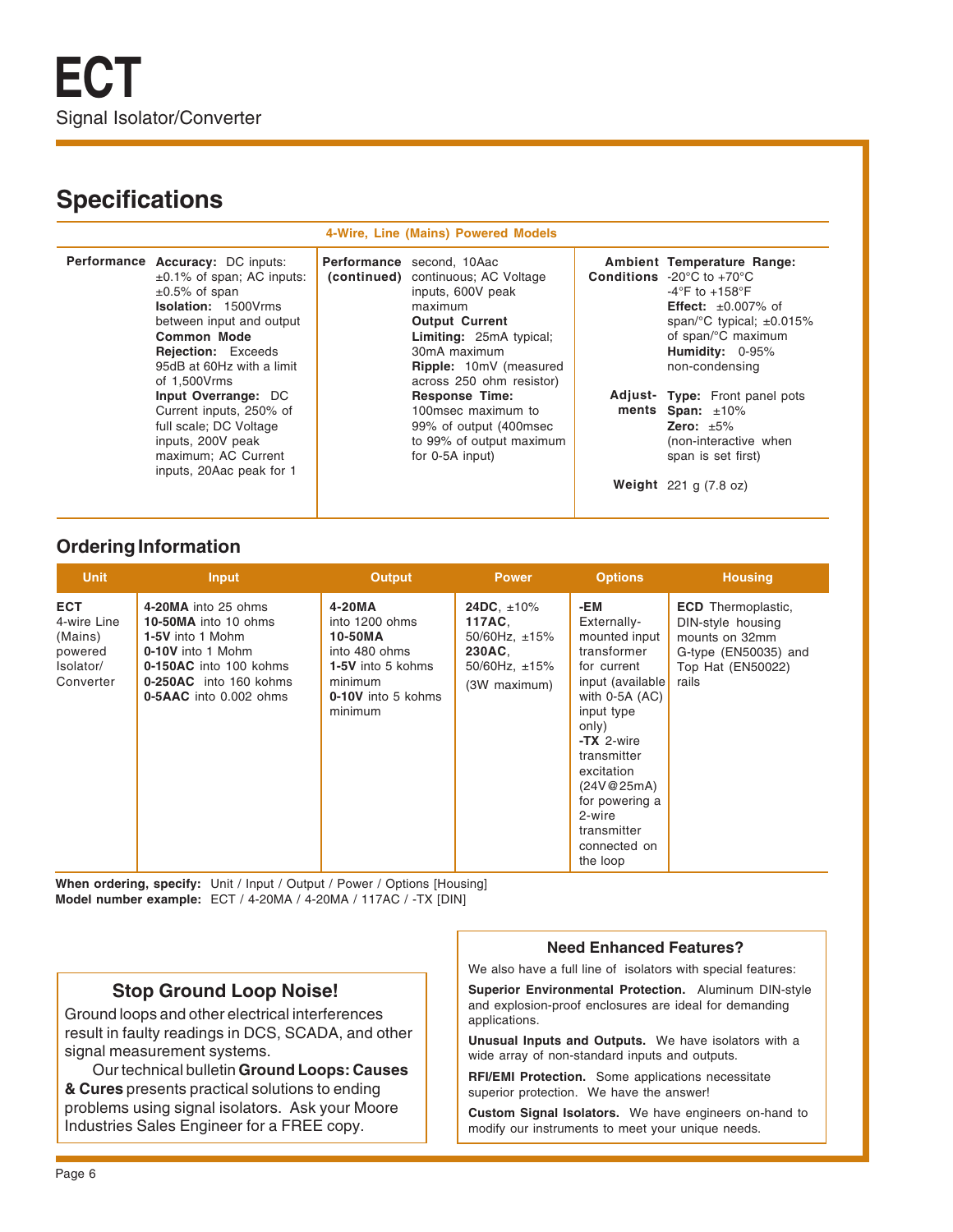

#### **Table 1.** Terminal Designations

| 2-Wire (Loop-Powered)<br><b>Models</b> |                | <b>Top Terminals</b><br>(left to right) |                |           | <b>Bottom Terminals</b><br>(left to right) |                |                         |                 |           |           |           |           |
|----------------------------------------|----------------|-----------------------------------------|----------------|-----------|--------------------------------------------|----------------|-------------------------|-----------------|-----------|-----------|-----------|-----------|
|                                        | T <sub>1</sub> | T <sub>2</sub>                          | T <sub>3</sub> | <b>B1</b> | <b>B2</b>                                  | B <sub>3</sub> |                         |                 |           |           |           |           |
| Output-Loop Powered                    | $+IN$          | $-IN$                                   |                | $+PS$     | $-PS$                                      |                |                         |                 |           |           |           |           |
| Output-Loop Powered with 4-20MATX      | $+IN$          | $-IN$                                   |                | $+ PS$    | -PS                                        |                |                         |                 |           |           |           |           |
| Output-Loop Powered & -EM Option       | CT/PT          | CT/PT                                   |                | $+ PS$    | -PS                                        |                |                         |                 |           |           |           |           |
| Input-Loop Powered                     | $+IN$          |                                         | $-IN$          | $+$ OUT   |                                            | -OUT           |                         |                 |           |           |           |           |
| 4-Wire (Line-Powered)<br><b>Models</b> |                | <b>Top Terminals</b><br>(left to right) |                |           |                                            |                | <b>Bottom Terminals</b> | (left to right) |           |           |           |           |
|                                        | T1             | T <sub>2</sub>                          | T <sub>3</sub> | <b>T4</b> | T <sub>5</sub>                             | T <sub>6</sub> | <b>B1</b>               | <b>B2</b>       | <b>B3</b> | <b>B4</b> | <b>B5</b> | <b>B6</b> |
| <b>AC Power</b>                        |                | $+IN$                                   | $-IN$          |           | <b>AC</b>                                  | ACC            | $+$ OUT                 | -OUT            |           |           |           |           |
| AC Power & -EM Option                  | CT/PT          | CT/PT                                   |                |           | <b>AC</b>                                  | ACC            | $+$ OUT                 | -OUT            |           |           |           |           |
| AC Power & -TX Option                  | $+TX$          | $+1N$                                   | $-IN$          |           | <b>AC</b>                                  | ACC            | $+$ OUT                 | -OUT            |           |           |           |           |
| DC Power                               |                | $+$ IN                                  | $-IN$          |           | $+DC$                                      | $-DCC$         | $+$ OUT                 | -OUT            |           |           |           |           |
| DC Power & -EM Option                  | CT/PT          | CT/PT                                   |                |           | $+DC$                                      | $-DCC$         | $+$ OUT                 | -OUT            |           |           |           |           |
| DC Power & -TX Option                  | $+TX$          | $+IN$                                   | $-IN$          |           | $+DC$                                      | $-DCC$         | $+$ OUT                 | -OUT            |           |           |           |           |